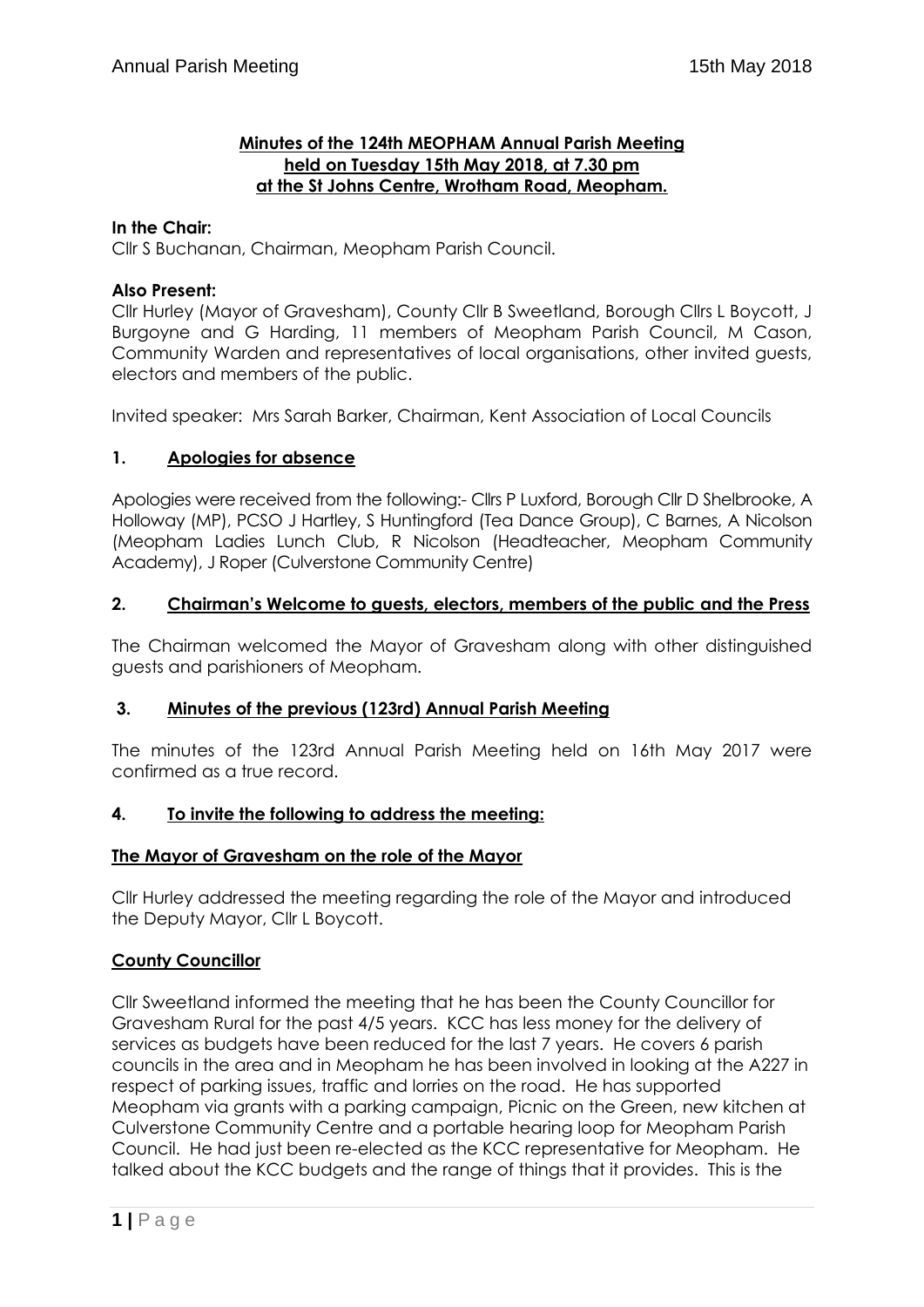sixth year that KCC have had to make budget cuts and it is continually challenging. As a KCC member, Cllr Sweetland is able to provide grants in the area for projects, such as the village halls. The new library in Meopham in now open. KCC have obtained funding from central government for a pothole blitz. Any potholes should be reported to KCC for fixing. KCC Highways are also carrying out some resurfacing work in the area.

# **Borough Councillors**

Cllr Harding addressed the meeting, informing that he is a newly elected councillor. One of his first issues in Meopham was address the dog mess at the pre-school in Longfield Road. Cllr Harding informed the meeting that he is deaf and is a disabilities champion. This is quite relevant in Meopham as there is a high demographic of older people. One concern raised from a mobility scooter user is there are not enough dropped kerbs in the area. This also links with the recent parish council parking safety campaign; promoting not parking on pavements to enable wheelchairs/pushchairs to pass easily.

Cllr Burgoyne addressed the meeting to talk briefly about Gravesham Borough Council Local Plan consultation which has been delivered to every household in the parish. This can be completed via the paper copy or online and there is a section for comments and ideas. A session was held at Chinnery Court today and there is a further one on Thursday at Istead Rise from 2-8pm. She invited residents with any questions to attend this and speak with the officers.

# **5. Presentation by Sarah Barker, Chairman of Kent Association of Local Councils**

The Chairman introduced Sarah Barker to talk about the role of parish councils. Sarah Barker has lived in Kings Hill since 2003 and is a parish councillor there, as well as a Borough Councillor at Tonbridge and Malling Borough Council. She is also the Chairman of Kent Association of Local Councils (KALC), a role she took on in January 2017.

Parish councils date back to Saxon times. It was under Gladstone's reign as PM in 1894 when it was decided that the people should be given powers as the third tier of local government. This was then revised further in 1972 under the Local Government Act. The role of the parish council is to deliver services for local needs and to make improvements. One of the biggest changes to parish councils was the introduction of the Localism Act in 2011 which expands the role of local councils in representing local communities. Under the act, the parish council can create a Neighbourhood Plan, supported by the local planning authority which can be created to protect the village for the future.

The parish council has powers to do a lot more things but it is important to have enough money to do this. Residents pay their council tax bill to the Borough Council and each year the parish council requests that part of this money, called the precept, is paid to the parish council to enable them to support the village. For example, Meopham Parish Council have recently taken on the running of the public toilets from the borough council. The council also provide allotments for the benefit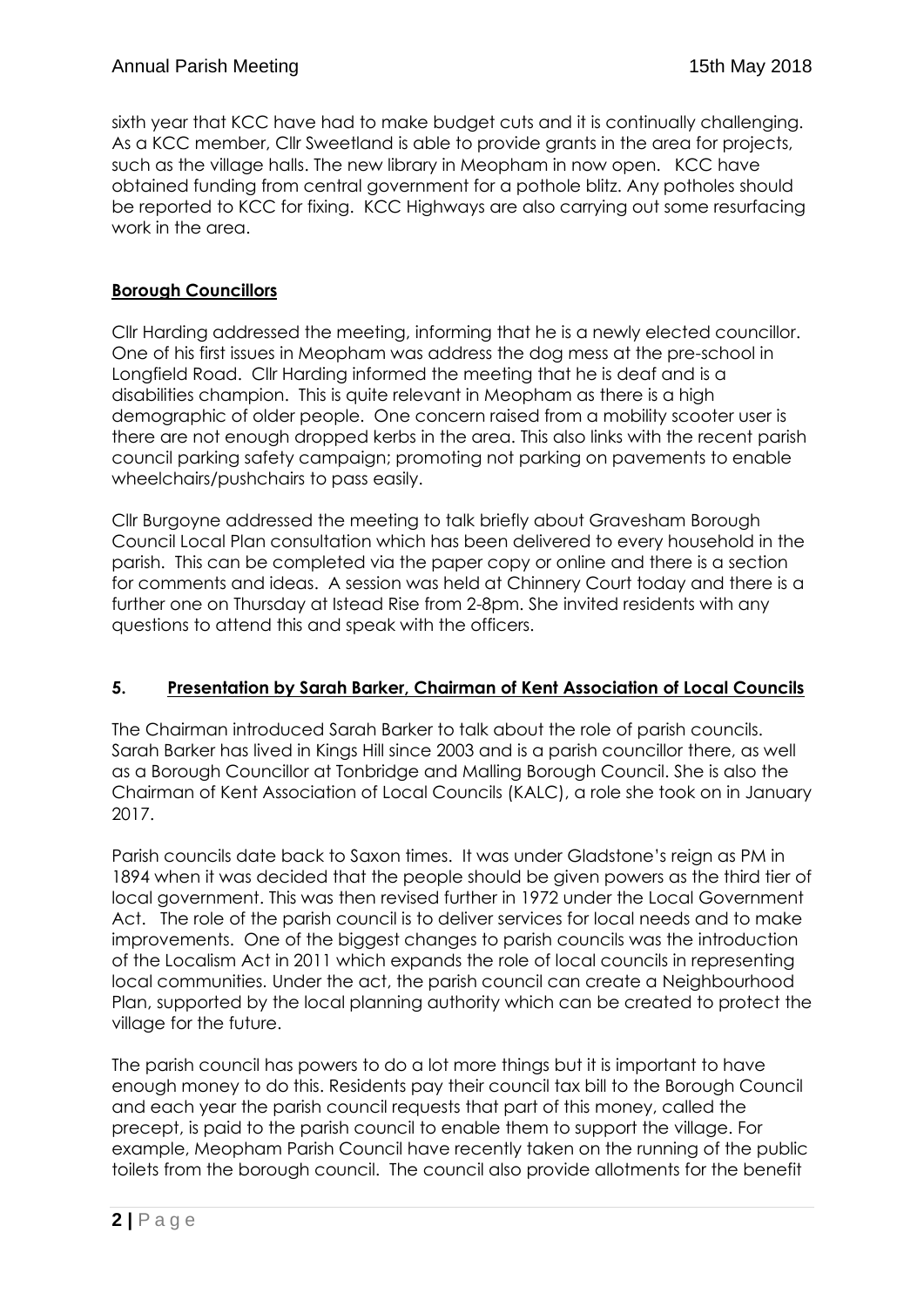of the parish as well as a recreation ground and is also looking currently at a project for refurbishing its pavilion on the recreation ground for community sports use.

Parish councils vary in size with Meopham having 12 parish councillors and approximately 7500 electorate. Other parish councils can be as small as 5 councillors with under 1000 electorate. Within Kent, there are some community councils being set up around Ashford so they can collectively work together and obtain money to do things locally.

Councillors, elected every 4 years, attend parish council and committee meetings. They are supported by the parish office staff, where there is a Clerk who is the proper officer of the council. The Clerk will carry out the instructions of the council as a whole. The meetings are open to the public and they are allowed to speak at the meetings, usually for no more than 5 minutes.

The parish council has to keep up to date with issues such as local plans and consultations. This is where KALC comes in, with providing its membership to parish councils. It can provide legal advice, training and support to the Clerk and council. KALC are based in Dover and membership fees help to cover the costs.

The parish council makes its decisions at its meetings or a committee meeting with delegated powers. The Clerk can also have delegated powers, for example, to authorise emergency work to be carried out with a small budget. The Clerk can become a member of the Society of Local Council Clerks and work towards becoming professionally qualified.

Sarah Barker was then asked to present the KALC Community Award, backed by KALC, the High Sheriff of Kent and Kent County Council to Meopham Resident Shirley Taylor for her work for over 40 years in the community with Meopham Over 60s.

The Chairman thanked Sarah Barker for attending the meeting.

#### **6. Questions from the Public**

Q. A resident had received damage to his vehicle from a tree that had fallen down in front of his car. He felt the trees required inspection from Melliker Lane and along the A227 to Nash Lane. He had contacted KCC and GBC regarding the damage to his car but they didn't want to know about this.

A. Cllr B Sweetland stated that it depends on who owns the trees and asked the resident to provide details of the trees concerned and he would look into this.

Q. A resident asked the Parish Council what was the cost to the repair to the track across Meopham Green to Green Farm Cottages.

A. The exact figure was not known but if the resident contacted the Parish Office they would provide her with details.